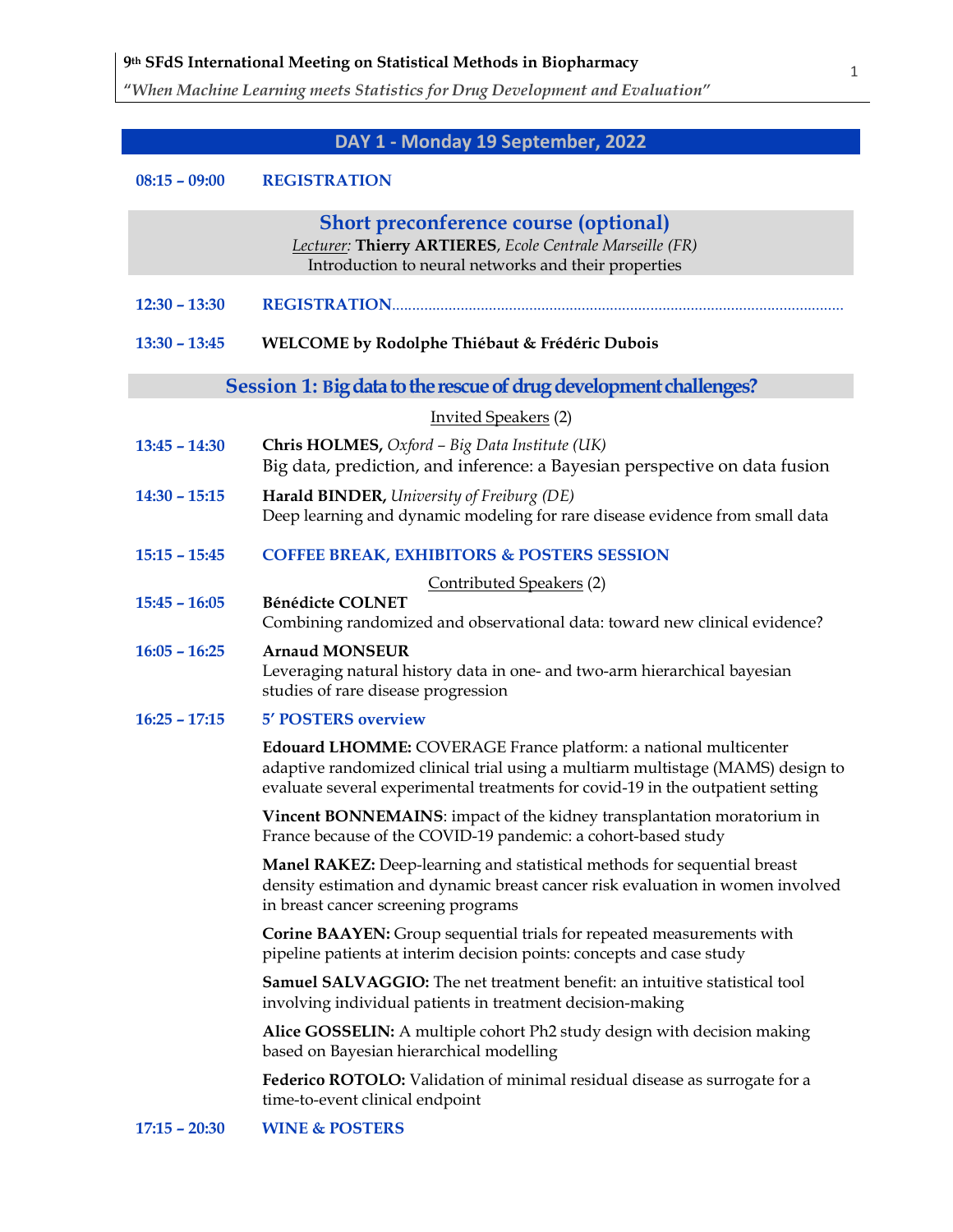"When Machine Learning meets Statistics for Drug Development and Evaluation"

# DAY 2 - Tuesday 20 September, 2022

| Session 2: Statistics and Machine Learning: friends or foes? |  |  |
|--------------------------------------------------------------|--|--|
|                                                              |  |  |

|                 | $\blacksquare$ , o muodo mon i modelino estati iligi modelino ol 10                                                                                                                    |
|-----------------|----------------------------------------------------------------------------------------------------------------------------------------------------------------------------------------|
|                 | <b>Invited Speakers (2)</b>                                                                                                                                                            |
| $09:00 - 09:45$ | <b>Ewout STEYERBERG, Leiden University Medical Center (NL)</b><br>Statistics and machine learning: friends or foes?                                                                    |
| 09:45-10:30     | Gary COLLINS, University of Oxford (UK)                                                                                                                                                |
| $10:30 - 11:00$ | <b>COFFEE BREAK, EXHIBITORS &amp; POSTERS SESSION</b>                                                                                                                                  |
|                 | Contributed Speakers (3)                                                                                                                                                               |
| $11:00 - 11:20$ | Michael LEBLANC<br>Subgroup rule induction for patient outcomes: examples and experience with<br>machine learning methods for clinical data                                            |
| $11:20 - 11:40$ | <b>Jenna CARCIONE</b><br>Evaluation of machine learning methods in propensity score estimation                                                                                         |
| $11:40 - 12:00$ | <b>Yohann FOUCHER</b><br>Super Learner for survival prediction from censored data: a simulation-based<br>study.                                                                        |
| $12:00 - 13:30$ | <b>LUNCH BUFFET, EXHIBITORS &amp; POSTERS SESSION</b>                                                                                                                                  |
|                 | Session 3: Getting medicines to patients faster – the role of innovative designs                                                                                                       |
|                 | <b>Invited Speakers</b> (2)                                                                                                                                                            |
| $13:30 - 14:15$ | <b>Emilie KAUFMANN, University of Lille (FR)</b><br>On multi-armed bandit algorithms for early stage clinical trials                                                                   |
| $14:15 - 15:00$ | Wolfgang JACQUET, FAGG - AFMPS (BE)<br>Robust decision making and precise estimation.<br>Complex designs, artificial intelligence, and real-world data, how to move<br>forward?        |
| $15:00 - 15:30$ | <b>COFFEE BREAK, EXHIBITORS &amp; POSTERS SESSION</b>                                                                                                                                  |
|                 | Contributed Speakers (5)                                                                                                                                                               |
| $15:30 - 15:50$ | <b>Alessandra SERRA</b><br>An order restricted multi-arm multi-stage clinical trial design                                                                                             |
| $15:50 - 16:10$ | <b>Fulvio DI STEFANO</b><br>Incorporation of phase I healthy volunteers data on receptor occupancy into a<br>phase II proof-of-concept trial using a Bayesian dynamic borrowing design |
| $16:10 - 16:30$ | Benjamin DUPUTEL<br>Bayesian seamless master protocols and how to transfer information in Phase<br>II/III binary/survival outcome - Theory and application on Atalante-1 study         |